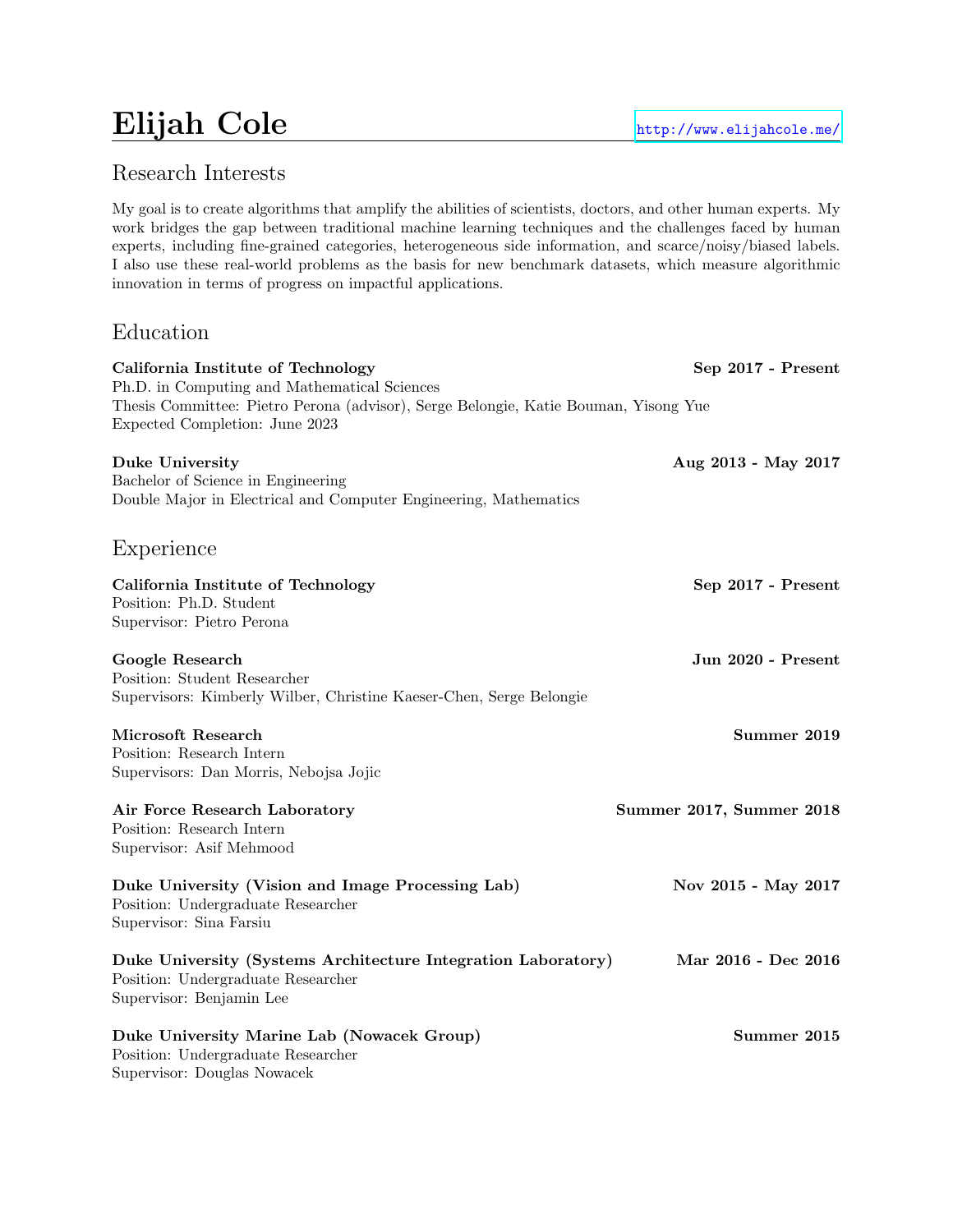Duke University Marine Lab (Van Dover Group / WHOI) Summer 2014, Summer 2015 Position: Undergraduate Researcher Supervisors: Cindy Lee Van Dover, Carl Kaiser

# Publications ([Google Scholar](https://scholar.google.com/citations?hl=en&user=-atuVWQAAAAJ&view_op=list_works&sortby=pubdate))

#### Journal and Conference Papers

- 1. Elijah Cole, Xuan Yang, Kimberly Wilber, Oisin Mac Aodha, Serge Belongie. "When Does Contrastive Visual Representation Learning Work?" IEEE Conference on Computer Vision and Pattern Recognition (CVPR), 2022.
- 2. Sara Beery<sup>∗</sup>, Elijah Cole<sup>∗</sup>, Joseph Parker, Pietro Perona, Kevin Winner. "Species Distribution Modeling for Machine Learning Practitioners: A Review." ACM Computing and Sustainable Societies (COMPASS), 2021.
- 3. Elijah Cole, Oisin Mac Aodha, Titouan Lorieul, Pietro Perona, Dan Morris, Nebojsa Jojic. "Multi-Label Learning from Single Positive Labels." IEEE Conference on Computer Vision and Pattern Recognition (CVPR), 2021.
- 4. Grant Van Horn, Elijah Cole, Sara Beery, Kimberly Wilber, Serge Belongie, Oisin Mac Aodha. "Benchmarking Representation Learning for Natural World Image Collections." IEEE Conference on Computer Vision and Pattern Recognition (CVPR), 2020. Oral.
- 5. Oisin Mac Aodha, Elijah Cole, Pietro Perona. "Presence-Only Geographical Priors for Fine-Grained Image Classification." International Conference on Computer Vision (ICCV), 2019.
- 6. Theodore B. DuBose, David Cunefare, Elijah Cole, Peyman Milanfar, Joseph A. Izatt, Sina Farsiu. "Statistical Models of Signal and Noise and Fundamental Limits of Segmentation Accuracy in Retinal Optical Coherence Tomography." IEEE Transactions on Medical Imaging (TMI), 2018.
- 7. James Polans, David Cunefare, Elijah Cole, Brenton Keller, Priyatham S. Mettu, Scott W. Cousins, Michael J. Allingham, Joseph A. Izatt, Sina Farsiu. "Enhancing Visualization of Peripheral Retinal Vasculature with Wavefront Sensorless Adaptive Optics OCT Angiography in Diabetic Patients." Optics Letters, 2017.
- 8. James Polans, Brenton Keller, Oscar M. Carrasco-Zevallos, Francesco LaRocca, Elijah Cole, Heather E. Whitson, Eleonora M. Lad, Sina Farsiu, Joseph A. Izatt. "Wide-field retinal optical coherence tomography with wavefront sensorless adaptive optics for enhanced imaging of targeted regions." Biomedical Optics Express, 2017.
- 9. Seyed Majid Zahedi, Songchun Fan, Matthew Faw, Elijah Cole, Benjamin C. Lee. "Computational Sprinting: Architecture, Dynamics, and Strategies." ACM Transactions on Computer Systems (TOCS), 2017.
- 10. Avery B. Paxton, J. Christopher Taylor, Douglas P. Nowacek, Julian Dale, Elijah Cole, Christine M. Voss, Charles H. Peterson. "Seismic survey noise disrupted fish use of a temperate reef." Marine Policy, 2017.
- 11. Andrew Billings, Carl Kaiser, Craig M. Young, Laurel S. Hiebert, Elijah Cole, Jamie K.S. Wagner, Cindy Lee Van Dover. "SyPRID Sampler: A Large-Volume, High-Resolution, Autonomous, Deep-Ocean Precision Plankton Sampling System." Deep-Sea Research II: Topical Studies in Oceanography, 2016.
- 12. Martin Brooke, Elijah Cole, Julian Dale, Anshuman Prasad, Henry Quach, Becca Bau, Eeshan Bhatt, Douglas Nowacek. "An ocean sensor for measuring the seawater electrochemical response of 8 metals referenced to zinc, for determining ocean pH." IEEE International Conference on Sensing Technology (ICST), 2015.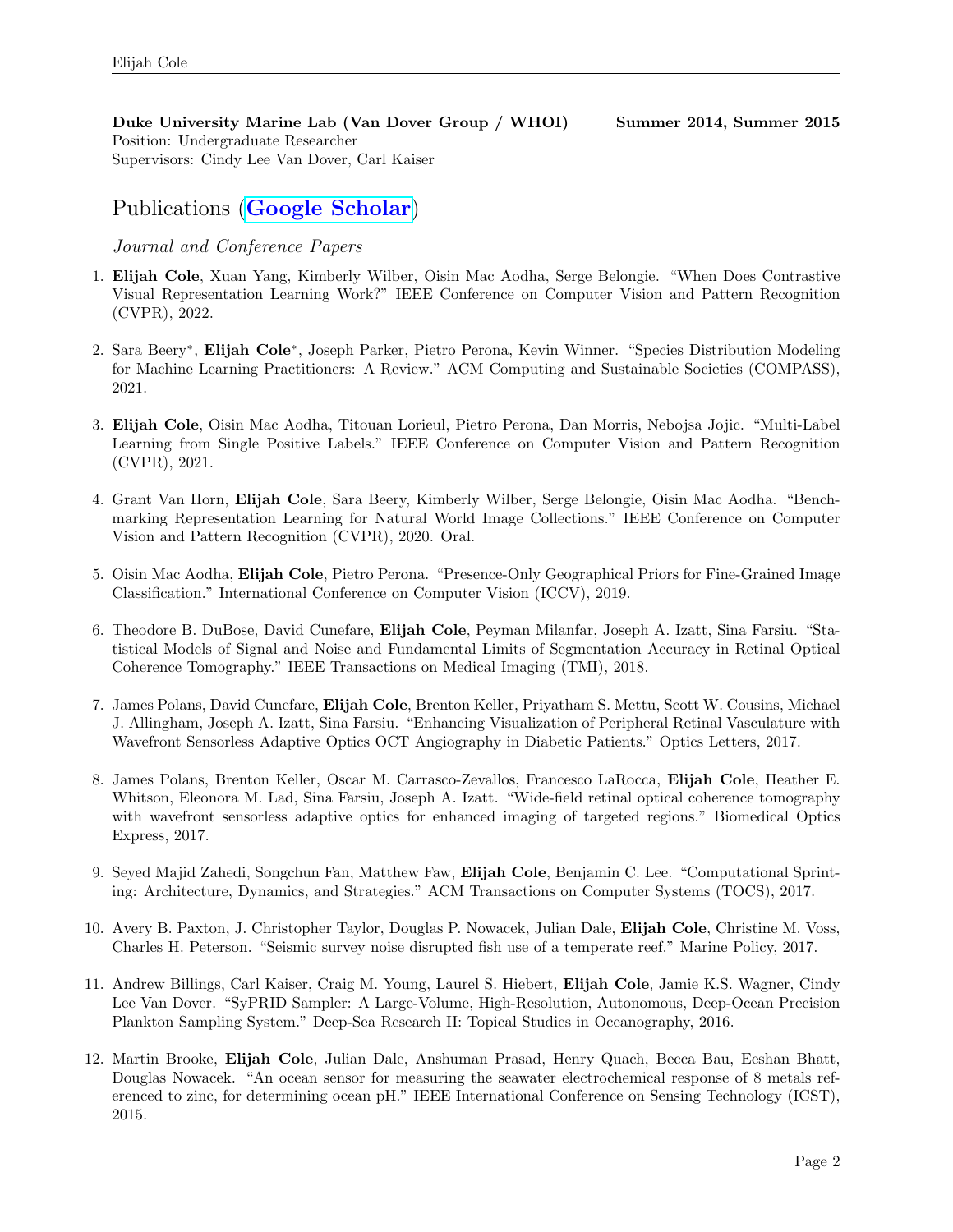Workshop, Dataset, and Competition Papers

- 1. Sara Beery, Arushi Agarwal, Elijah Cole, Vighnesh Birodkar. "The iWildCam 2021 Competition Dataset." CVPR Workshop on Fine-Grained Visual Categorization (FGVC), 2021.
- 2. Titouan Lorieul, Elijah Cole, Benjamin Deneu, Maximilien Servajean, Pierre Bonnet, Alexis Joly. "Overview of GeoLifeCLEF 2021: Predicting species distribution from 2 million remote sensing images." Conference and Labs of the Evaluation Forum (CLEF), 2021.
- 3. Sara Beery, Elijah Cole, Arvi Gjoka. "The iWildCam 2020 Competition Dataset." CVPR Workshop on Fine-Grained Visual Categorization (FGVC), 2020.
- 4. Benjamin Deneu, Titouan Lorieul, Elijah Cole, Maximilien Servajean, Christophe Botella, Pierre Bonnet, Alexis Joly. "Overview of LifeCLEF location-based species prediction task 2020 (GeoLifeCLEF)." Conference and Labs of the Evaluation Forum (CLEF), 2020.
- 5. Elijah Cole, Benjamin Deneu, Titouan Lorieul, Maximilien Servajean, Christophe Botella, Dan Morris, Nebojsa Jojic, Pierre Bonnet, Alexis Joly. "The GeoLifeCLEF 2020 Dataset." arXiv, 2020.
- 6. Oisin Mac Aodha, Elijah Cole, Pietro Perona. "Presence-Only Geographical Priors for Fine-Grained Image Classification." ICCV Workshop on Computer Vision for Wildlife Conservation, 2019. Oral.

#### Posters and Abstracts

- 1. Elijah Cole, Asif Mehmood. "Signal Modeling via Optimal Partitioning." Air Force Research Laboratory Summer Workshop, 2018.
- 2. Elijah Cole, Asif Mehmood. "Quantization Bounds and Short-Signal Frequency Estimation." Air Force Research Laboratory Summer Workshop, 2017.
- 3. Elijah Cole, David Cunefare, Paul Bendich, Sina Farsiu. "OCT Image Segmentation Using Topological Persistence: Properties and Performance." Duke ECE Independent Study Spring Poster Session, 2017. 1st Place Best Poster.
- 4. Elijah Cole, David Cunefare, Paul Bendich, Sina Farsiu. "Automatic Segmentation of Retinal Layers in OCT Images Using Topological Persistence." Duke ECE Independent Study Fall Poster Session, 2016. 1st Place Best Poster.
- 5. Elijah Cole, James Polans, Joseph A. Izatt, Sina Farsiu. "Comparing the Convergence Speed and Repeatability of Sensorless Adaptive Optics Optimization Algorithms for Optical Coherence Tomography." Duke ECE Independent Study Spring Poster Session, 2016.
- 6. Phillip J. Turner, Bernard Ball, Elijah Cole, Abigail LaBella, Jamie Wagner, Cindy Lee Van Dover, Adam D. Skarke, Carolyn D. Ruppel. "SeepC: Preliminary Characterization of Atlantic Margin Seep Ecosystems from Norfolk Canyon to New England Seep Sites." American Geophysical Union (AGU), 2015.
- 7. Cindy Lee Van Dover, Carl Kaiser, Craig M. Young, Andrew Billings, Elijah Cole. "SeepC: Concept, design, and test of a high-resolution AUV Deep-Ocean Plankton Sampler (DOPS)." International Deep-Sea Biology Symposium, 2015.
- 8. Martin Brooke, Elijah Cole. "Low Power Sensors built using Open Source Hardware." mHealth@Duke, 2015.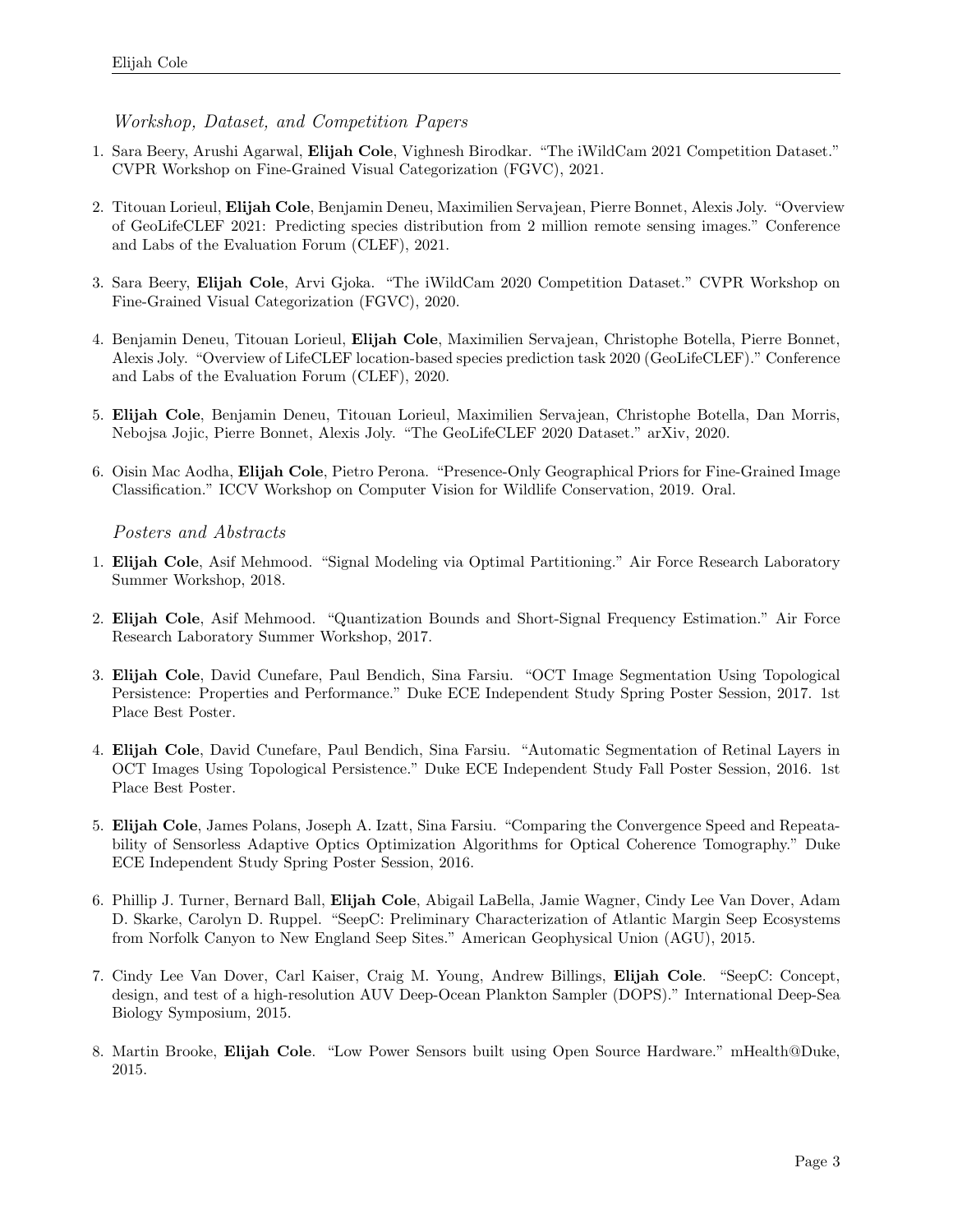#### Talks

"Self-Supervised Learning Beyond ImageNet: Expert Tasks as New Frontiers."

- Michigan State University, May 2022.
- Arizona State University, March 2022.

"Geographical Priors for Image Classification."

• LifeCLEF Workshop, September 2020.

"Species Distribution Models as Geographical Priors" (with Sara Beery).

• Yale University, Species Distribution Modeling Workshop, September 2020.

"Computer Vision for Biodiversity Monitoring and Conservation" (with Sara Beery).

• Yale University, Center for Biodiversity and Global Change Seminar, February 2020.

"Fine-Grained Classification and Geospatial Data."

• Cornell Tech, Visipedia Retreat, February 2020.

#### Lectures and Tutorials

"Research and Publishing in Computer Vision."

• Caltech, EE/CNS/CS 148: Selected Topics in Computational Vision, May 2022.

"A Conceptual Introduction to Computer Vision for Remote Sensing."

• BioscienceLA, AILA Open Innovation Challenge Kick-Off Day, March 2022.

"Unsupervised and Self-Supervised Learning."

• Caltech, EE/CNS/CS 148: Selected Topics in Computational Vision, May 2020.

# Teaching

Resnick Sustainability Institute Summer School on Computer Vision for Ecology Role: Instructor Taught at Caltech: Summer 2022

Selected Topics in Computational Vision Role: Graduate Teaching Assistant Taught at Caltech: Spring 2020, Spring 2021, Spring 2022

Fundamentals of Electrical and Computer Engineering Role: Undergraduate Teaching Assistant Taught at Duke University: Spring 2015, Fall 2015, Spring 2017

### Computational Methods in Engineering. Role: Undergraduate Teaching Assistant

Taught at Duke University: Spring 2014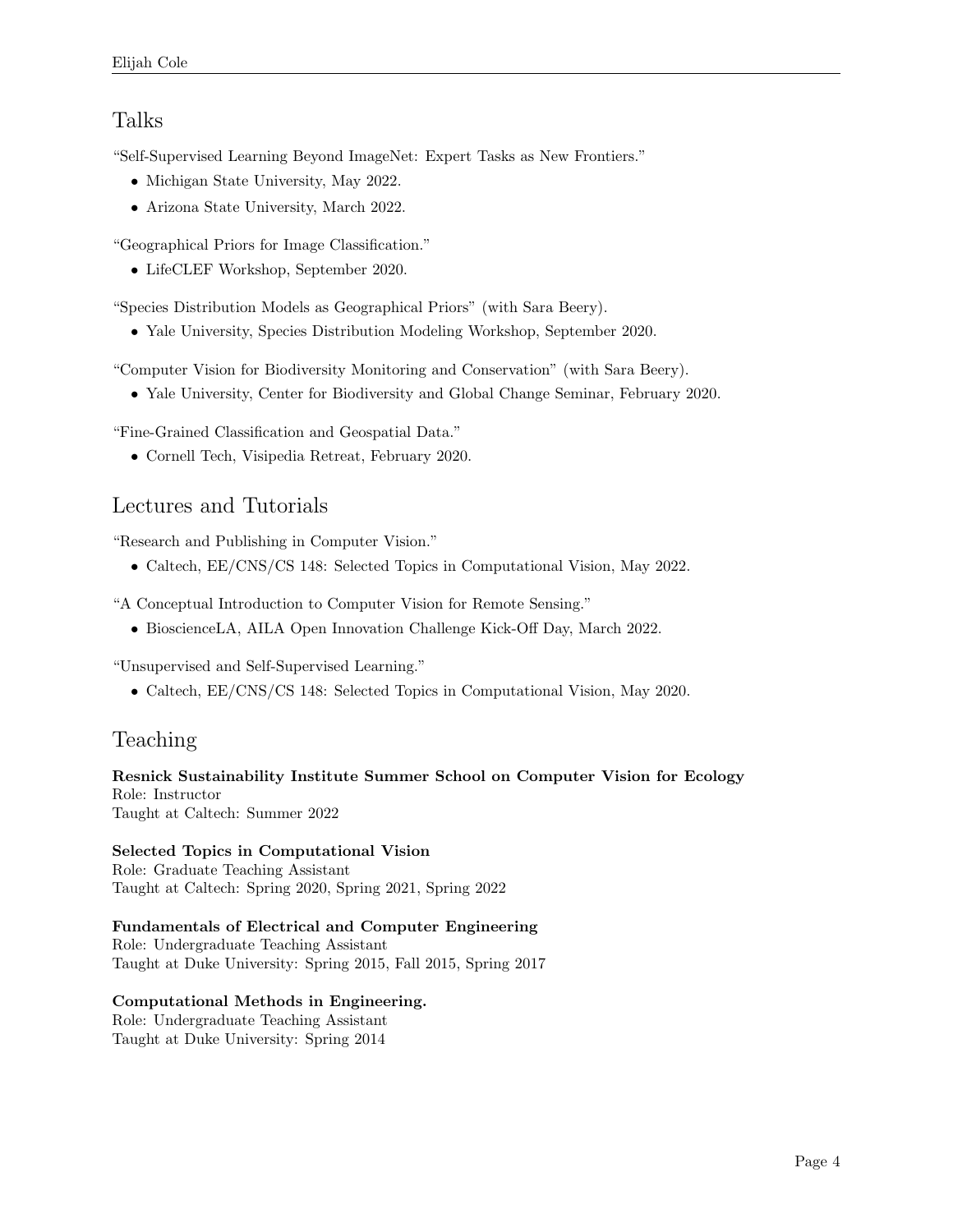# Research Advising and Consulting

| Snigdha Saha, Caltech Undergraduate Student                                                                                                                      | $2022$ - Present            |
|------------------------------------------------------------------------------------------------------------------------------------------------------------------|-----------------------------|
| Patrick Rim, Caltech Undergraduate Student                                                                                                                       | $2022$ - $\mathrm{Present}$ |
| Mihai Toma, Caltech Postdoctoral Scholar                                                                                                                         | $2022$ - Present            |
| Rupa Kurinchi-Vendhan, Caltech Undergraduate Student                                                                                                             | $2022$ - $\mathrm{Present}$ |
| Julio Arroyo, Caltech Undergraduate Student                                                                                                                      | $2021$ - Present            |
| George Ore, Caltech Undergraduate Student                                                                                                                        | Summer 2021                 |
| Daniel Nagles, Caltech Undergraduate Student                                                                                                                     | Summer 2020                 |
| Yibing Wei, Caltech Master's Student                                                                                                                             | 2020                        |
| Johanna Garcia, JPL Engineer                                                                                                                                     | $2019 - 2020$               |
| Marcus Dominguez-Kuhne, Caltech Undergraduate Student                                                                                                            | 2019                        |
| Funding                                                                                                                                                          |                             |
| Resnick Sustainability Institute Explorer Grant (\$120k)<br>"Automated Ecological Monitoring: Learning from Context."<br>Sara Beery, Elijah Cole, Pietro Perona. | 2021                        |
| NSF Graduate Research Fellowship (\$138k)<br>"Community-in-the-Loop Species Distribution Modeling."<br>Elijah Cole.                                              | 2019                        |
| Honors and Awards                                                                                                                                                |                             |
| Resnick Sustainability Institute Scholar                                                                                                                         | 2021                        |
| <b>CVPR</b> Outstanding Reviewer                                                                                                                                 | 2021                        |
| <b>ICLR</b> Outstanding Reviewer                                                                                                                                 | 2021                        |
| ICML Expert Reviewer                                                                                                                                             | 2021                        |
| NeurIPS Top 10% High Scoring Reviewer                                                                                                                            | 2020                        |
| NSF Graduate Research Fellowship                                                                                                                                 | 2019                        |
| Computing and Mathematical Sciences Fellowship, Caltech                                                                                                          | 2017                        |
| Charles Ernest Seager Memorial Award, Duke University<br>- Awarded for best thesis and oral defense in the Electrical and Computer Engineering department        | 2017                        |
| Thesis with Distinction in Electrical and Computer Engineering, Duke University                                                                                  | 2017                        |

- "Automatic Segmentation of Retinal Layers in OCT Images using Topological Persistence"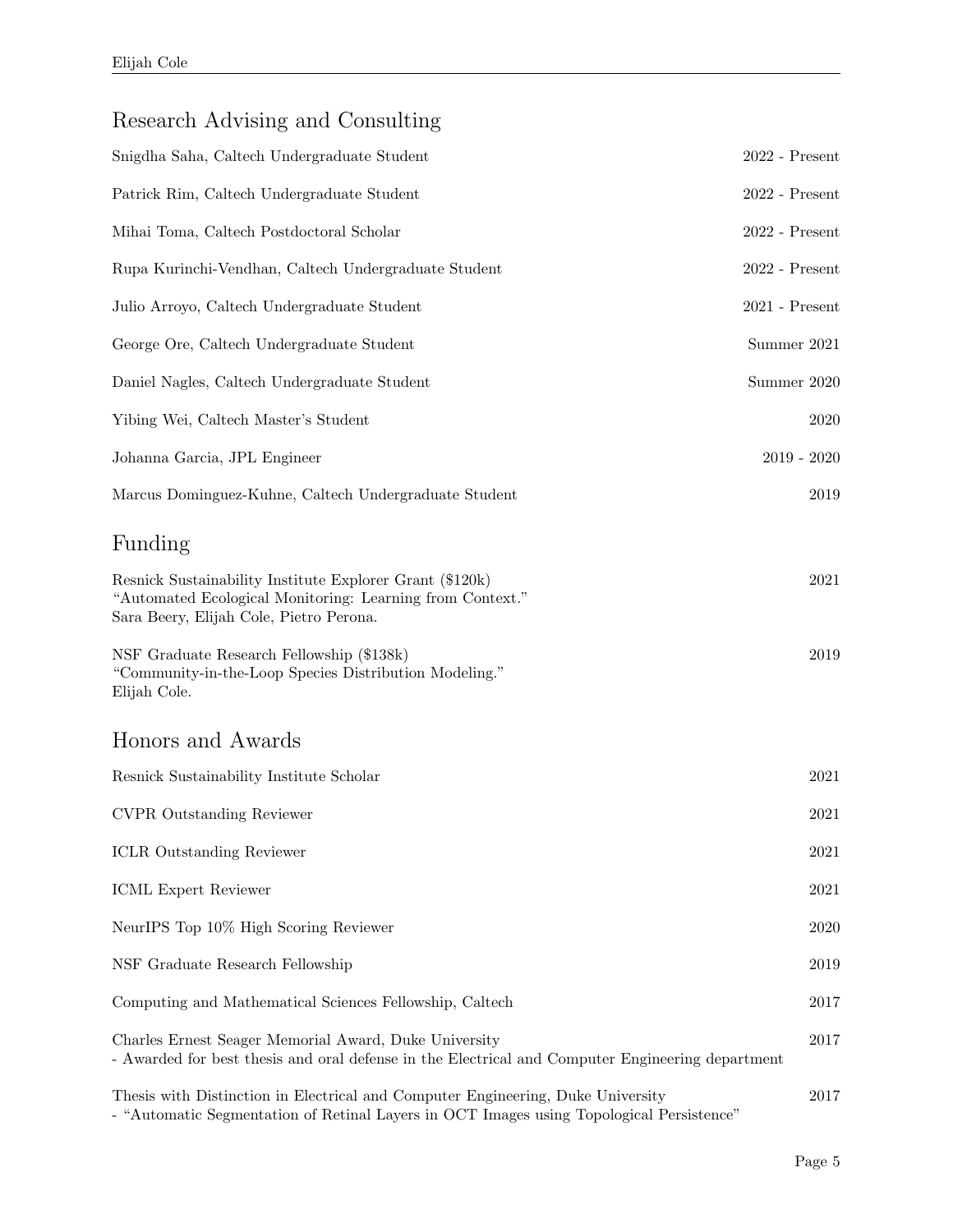| Bachelor of Science in Engineering cum laude, Duke University                                    | 2017                        |
|--------------------------------------------------------------------------------------------------|-----------------------------|
| SMART Scholarship, United States Department of Defense<br>$-14\%$ award rate, unable to accept   | $2017\,$                    |
| Associate Member, Sigma Xi Scientific Research Honor Society                                     | $2017\,$                    |
| 1st Place Best Poster, Spring ECE Independent Study Poster Session, Duke University              | 2017                        |
| 1st Place Best Poster, Fall ECE Independent Study Poster Session, Duke University                | 2016                        |
| Member, Tau Beta Pi Engineering Honor Society                                                    | 2016                        |
| Pratt Research Fellowship, Duke University<br>- Support for 18 months of undergraduate research. | 2015                        |
| Invited Guest Student, Woods Hole Oceanographic Institution                                      | 2014                        |
| Professional Activities                                                                          |                             |
| Outreach                                                                                         |                             |
| Hour of Code Presenter ("CS + Ecology"), Bryant Elementary School (Seattle, WA)                  | Jan 2021                    |
| Mentor, Freshman Summer Research Institute (FSRI), Caltech                                       | 2020, 2021                  |
| Mentor, Summer Research Connection (SRC) Program, Caltech                                        | 2021                        |
| Classroom Visit, Tom C. Clark High School (San Antonio, TX)                                      | Aug 2019                    |
| <i>Institutional Service</i>                                                                     |                             |
| DEI Steering Committee, Computing & Mathematical Sciences Department, Caltech                    | $2021$ - $\mathrm{Present}$ |
| Admissions Committee, Computing & Mathematical Sciences Department, Caltech                      | 2021, 2022                  |
| Quantitative Ecology Initiative Committee, Resnick Sustainability Institute, Caltech             | $2020$ - Present            |
|                                                                                                  |                             |

#### Organizing

Workshop on Fine-Grained Visual Categorization (FGVC) Role: Co-organizer (Paper Chair) Held at CVPR: 2021, 2022

GeoLifeCLEF Competition Role: Co-organizer Held: 2020, 2021, 2022

iWildCam Competition Role: Co-organizer Held: 2020, 2021